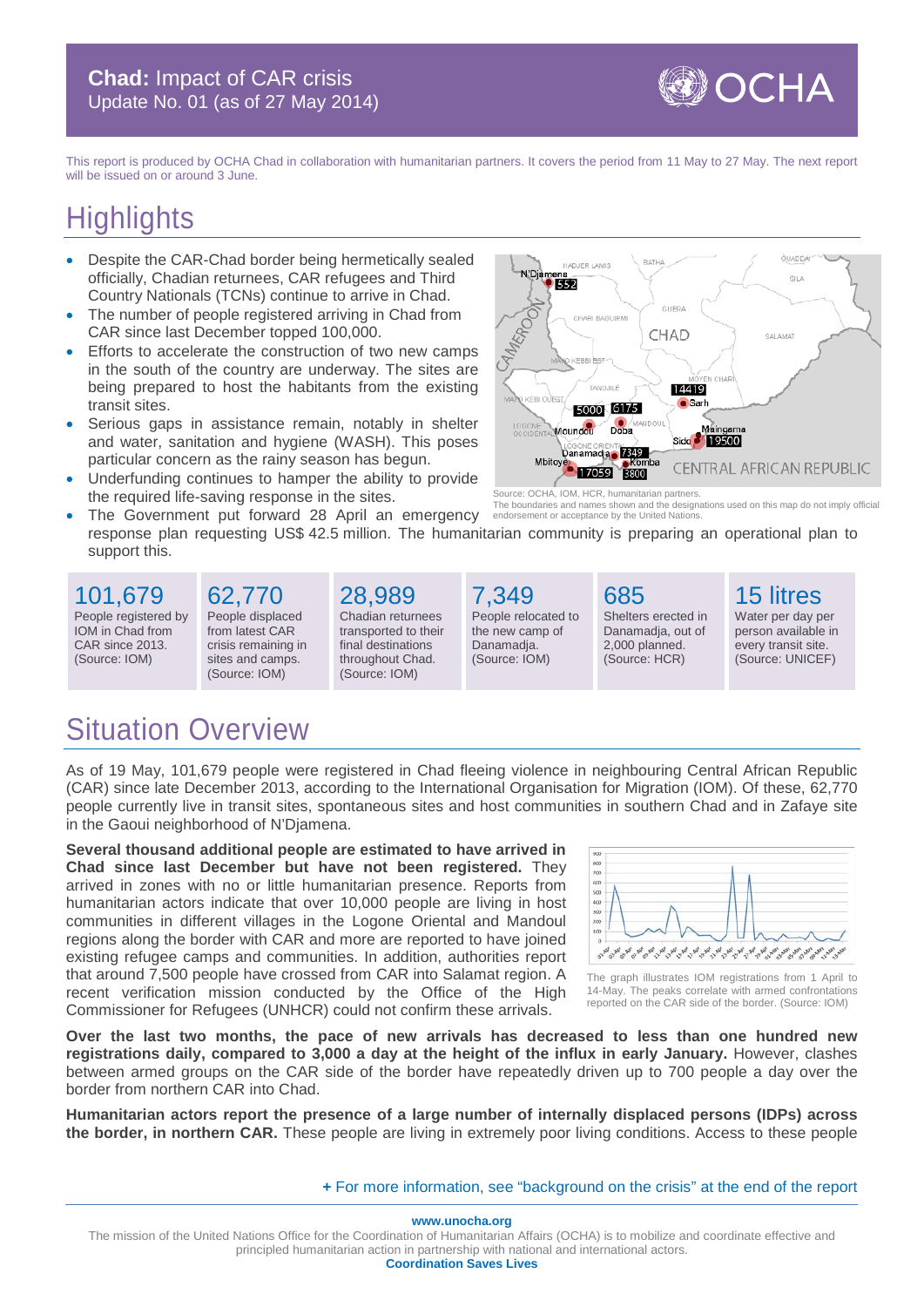remains extremely difficult from within CAR due to security concerns. Cross-border operations from Chad into the zone to assist these people are equally limited due to the lack of resources.

**With the rains underway, and given the lack of services,** health professionals on the sites report a significant increase of cases of diarrhoea and malaria coinciding with the start of the rainy season. In Danamadja, 24 per cent of the 500 average consultations per week are cases of malaria and 14 per cent of acute respiratory infections. In Doyaba, malaria accounts for 16 per cent of all 785 average weekly consultations, followed by acute respiratory infections (14%) and diarrhoea (9%). On average, the health center in Doyaba treated 785 patients per week during the past four weeks.

**Citing security reasons after armed attacks in Chad from CAR, the Government of Chad announced 12 May that it would hermetically seal the border and reinforced the security forces at the border.** Officially, only Chadian returnees may enter the country. However, according to humanitarian sources, CAR nationals and Third Country Nationals (TCNs) are still able to cross into safety to Chad. Return travel into CAR is however no longer permitted.

**The Government of Chad has decided to unconditionally provide birth certificates to every child born in the transit sites.** This is important for access to social basic services in final destinations, be it in Chad for returned Chadian migrants or in CAR for current refugees.

### Key Developments in the Response

**A third long-term site, Maingama, was selected to host people from existing sites in the Moyen Chari region. Maingama is between Maro and Sido.** Together with the sites of Danamadja (Logone Oriental region) and Zafaye (in the outskirts of N'Djamana), it should allow for the relocation of returnees and refugees from all existing transit sites. The final capacity of Maingama camp is planned to reach 30,000 people. As of 25 May, 150 hectares of 450 hectares planned (30%) were cleared and frames for 200 shelters erected. Some 50 latrines and 10 wells are being constructed. Financing for half of the 6,000 shelters planned has been secured by NGO *Agence de Développement Economique et Social (ADES)* and the Chadian Red Cross, leaving a gap of 3,000 shelters. The first arrivals of people from Sido transit site are expected in the second week of June.

**The preparation of the Danamadja site continues, although hampered by lack of funding.** In Danamadja, only 685 shelters of 2,000 planned are built. Just over 11,000 people live on the site, of which some 4,000 were transported from Goré on 5 May, when the Government decided to close the transit site in Goré. The Danamadja site shows critical need for more shelter and better basic services. While water is available to cover the needs of the over 7,000 inhabitants in accordance with [Sphere standards](http://www.spherehandbook.org/) (15 litres per person per day), only some 68 per cent of the necessary latrines (1 per 50 people) are built. The site's planned capacity is 15,000 people.

**While work is underway to develop the new camps, urgent support is required to assist people in the transit sites of Doyaba, Doba, Sido, Mbitoye and Mbaibokum.** WASH remains a priority there. In Doba and Doyaba sites, less than half of the necessary latrines are available. Many of the latrines have reached the limit of their capacity and defecation in the open risks to spread diseases.

**WFP continues to deliver on the food voucher program which is having measurable impact on the wellbeing of the beneficiary population.** The World Food Programme (WFP) and two NGO partners are finalizing a second round of the food voucher programme in Danamadja, Doba, Doyaba and Sido, assisting 31,500 people so far. In Mbitoye and Mbaibokoum, WFP continues direct distributions as the registration data for voucher assistance is not yet available. The voucher programme that started on 23 March has had a considerable impact on the wellbeing of the people in the transit sites. WFP's partner International Rescue Committee (IRC) carried out a malnutrition assessment in Doyaba in May that showed a decrease of Global Acute Malnutrition (GAM) from 19.3 per cent in February to 8.7 per cent in May. However, the situation is worrisome among the pastoralist Fulani community living on the transit site, where the GAM rate is at 15 per cent and thus over the emergency threshold.

**Focus continues to be placed on registration.** IOM and UNHCR are conducting verification missions in the zone between Goré and Sido to get a better grasp on the number of people who have arrived in this zone and have not received any assistance.